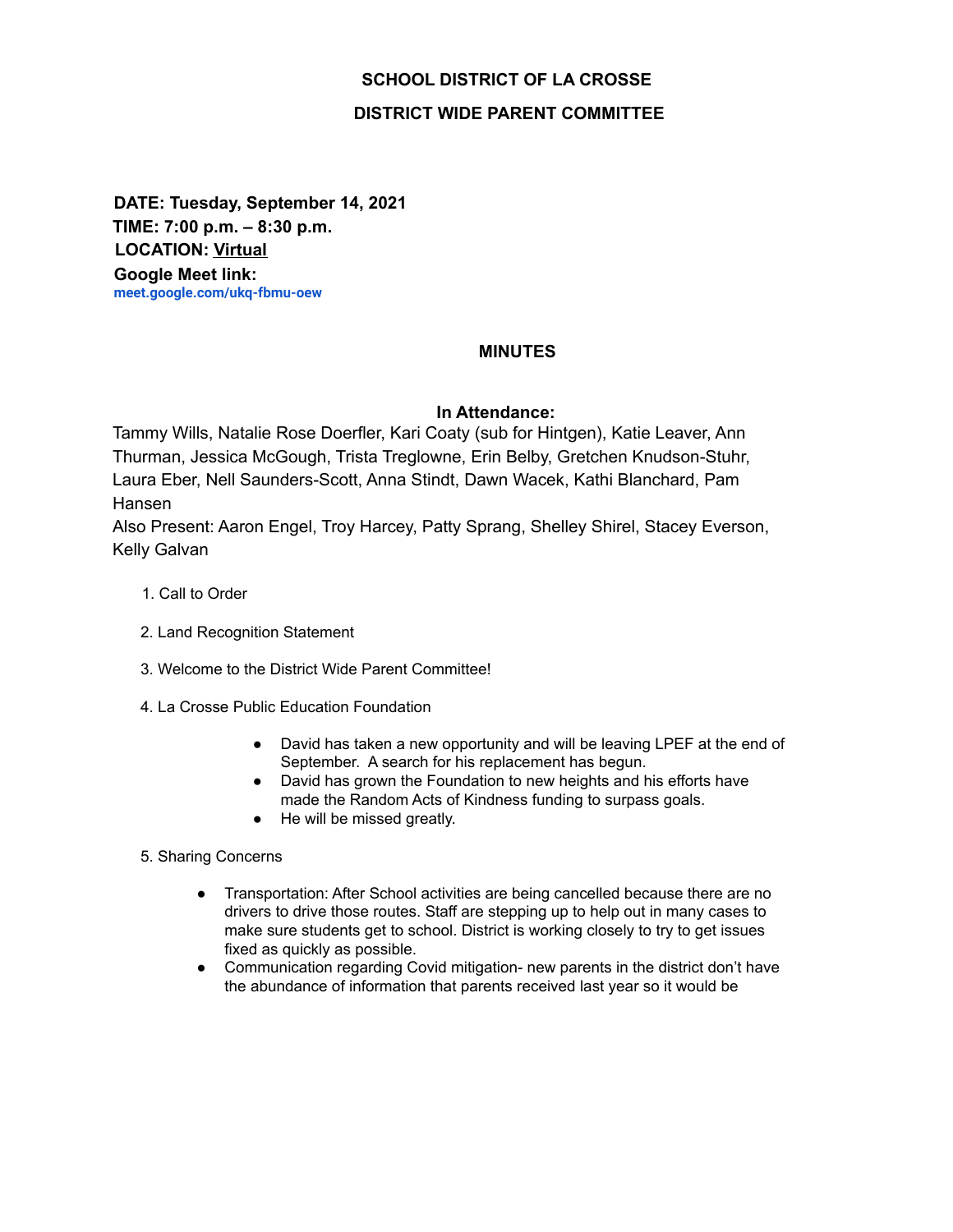helpful to reiterate the info again for all.

- We seem to be using good practice with seating charts and routines in classrooms, however, there are concerns regarding lunch times and recess. Directors to check in with Principals to discuss.
- Meeting with Hamilton and Northside staff to work on support for Year Round Schools as they have unique situations that do not apply to our standard school year calendar schools.

#### 6. Administrative Updates

- a. Superintendent Update
	- Can't make promises on immediate fixes for transportation but it is the number one priority right now. Continually working with GoRiteway to address situations. Please continue to report issues with bussing to your student's Principal or school AA.
	- Long-Range Facility Planning continues. Survey will be mailed to all residents in La Crosse School District boundaries in late October. Potential for a referendum in the future.
	- Covid is still a concern within our schools. We want to keep kids safe and keep them in school for the best possible learning. We continually evaluate our spread within schools to make sure we stay on top of the situation.
- b. Elementary Update
	- We continue to work on tightening up mitigation procedures in all elementary schools.
	- Preschool Mobile Classroom- this allows us to bring 4K classes to students in underserved areas. We are one of 3 other districts in the US to have this type of classroom availability for students.
	- High Performance Learning (HPL)- looking to enhance programming, to support more areas than just reading and math, and identifying students interests and abilities.
	- Instead of saying no to all field trips, PTO events or course activities, we are looking at each situation to make sure we have solid safety practices in place. Plans can be submitted to Principal and they will discuss with Director of Elementary Education and Director of Student Services to find safe ways to allow opportunity to take place.
	- New support positions added: Success Coaches and Counselors.
- c. Secondary Update
	- High School student release concerns- historically students that did not have a class on their schedule or during study hall would be allowed to go home for that timeframe. Principals are working to give students other opportunities to perform during that time: work study, additional classes, etc. We would like the thought process to be that students obtain 24 credits for graduation as a minimum not as a maximum.
	- Parents will be asked to be part of the Standards Based Grading implementation. Opportunities will include chances to delve deeper into the details of the system and understand the concepts.